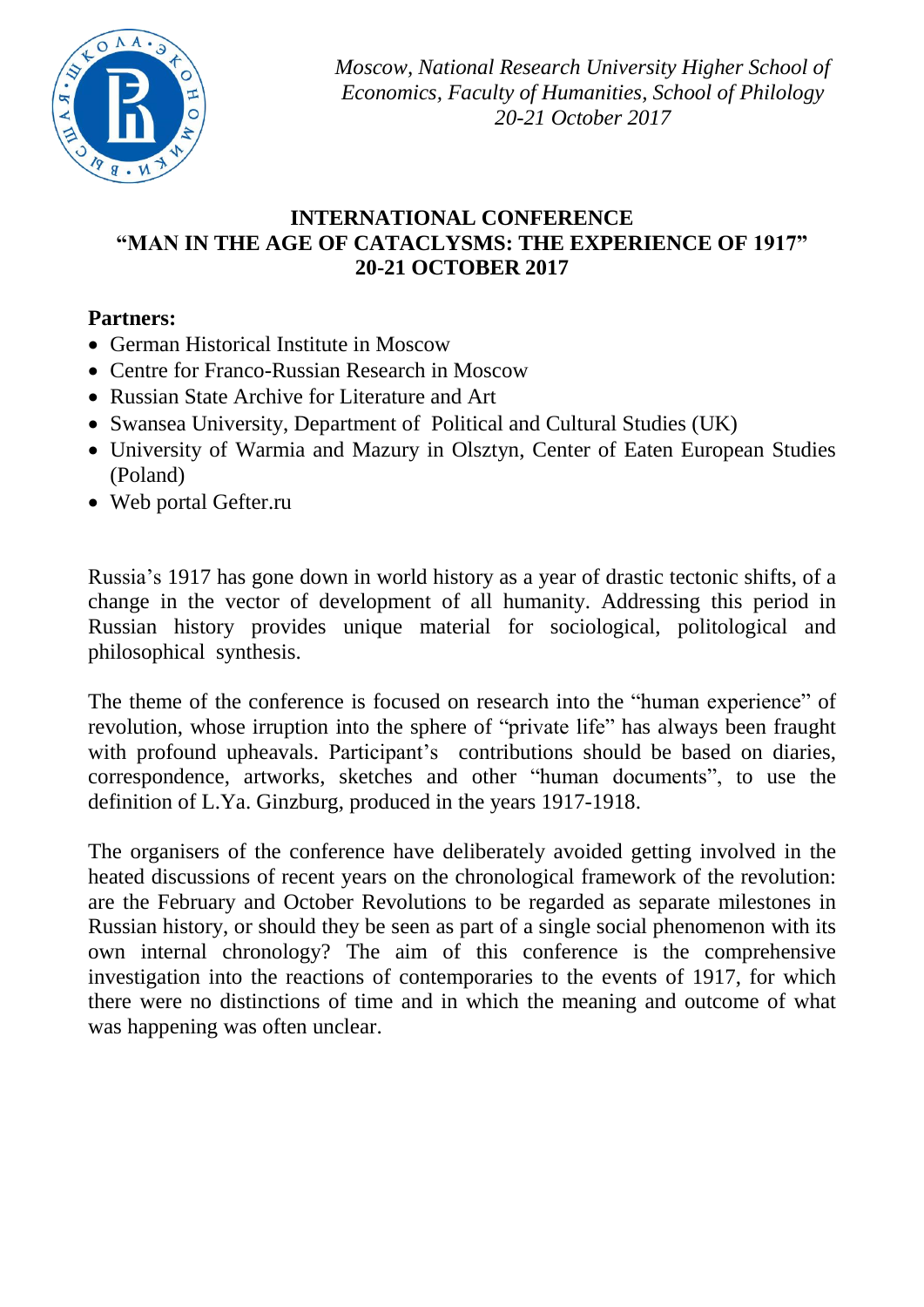# **THE FOLLOWING ISSUES ARE UP FOR DISCUSSION:**

## **PERCEPTION OF REVOLUTION**

- "You need distance to see what is great.": the scale of an event and the reaction to it – the first days of the revolution.
- Historical consciousness in times of crisis utopianism, a new vision of historical progress and the political planning immediately correlated with it, messianic consciousness and secularisation of social consciousness
- Ideological indoctrination of the private individual. Phases of politicisation of the social consciousness and subjective experiences of the events of a "political era".

## **CONSCIOUSNESS, EMOTIONS AND HUMAN FEELINGS IN AN AGE OF UPHEAVAL**

- Human emotions: fear, panic, joy, spiritual uplift, hope, the thrill of destruction/creation – and the real life forms in which they were displayed.
- Deviant behaviour and the first attempts at its scientific analysis, the psychology of a revolutionary epoch.
- Growth of aggression: city against countryside, civil and military opposition to the Bolsheviks.
- "Us / them" concepts: society on the eve of total internal enmity.
- Mass society in the epoch of revolution: preconditions, emergence and development.
- Crowd psychology and reflection of the phenomenon in various sources.

# **DAILY LIFE AND THE AESTHETICS OF REVOLUTION**

- The aesthetics of revolution and contemporaries' reactions to them: new sounds, songs, symbols, details of clothing and models of behaviour.
- Strategies of "private life" in a time of catastrophes: between survival and organisation of one's life.
- Famine and shortages the ethics of survival in the transition from world war to civil war.

# **THE HUMAN BEING IN REVOLUTION: SOCIAL ARCHETYPES**

- Shaping the image of leaders, charismatic legitimisation in politics and in culture.
- Gender problems as a part of the "revolutionary experience", the women's movement and gender utopia.
- Criminalisation of the social situation and the problem of juvenile crime.
- "City folk" and "peasants" in revolutionary tumults, migration and social mobility.
- "The commissar as a political gambler": the problem of local self-rule in the era of the "soviets".
- A culture of "specialists" versus a culture of "enforcers": deprofessionalisation in the era of revolution.
- "Aggressors" and "victims": the problem of oppression. The ethics of social interactions in conditions of extraordinary resolutions.